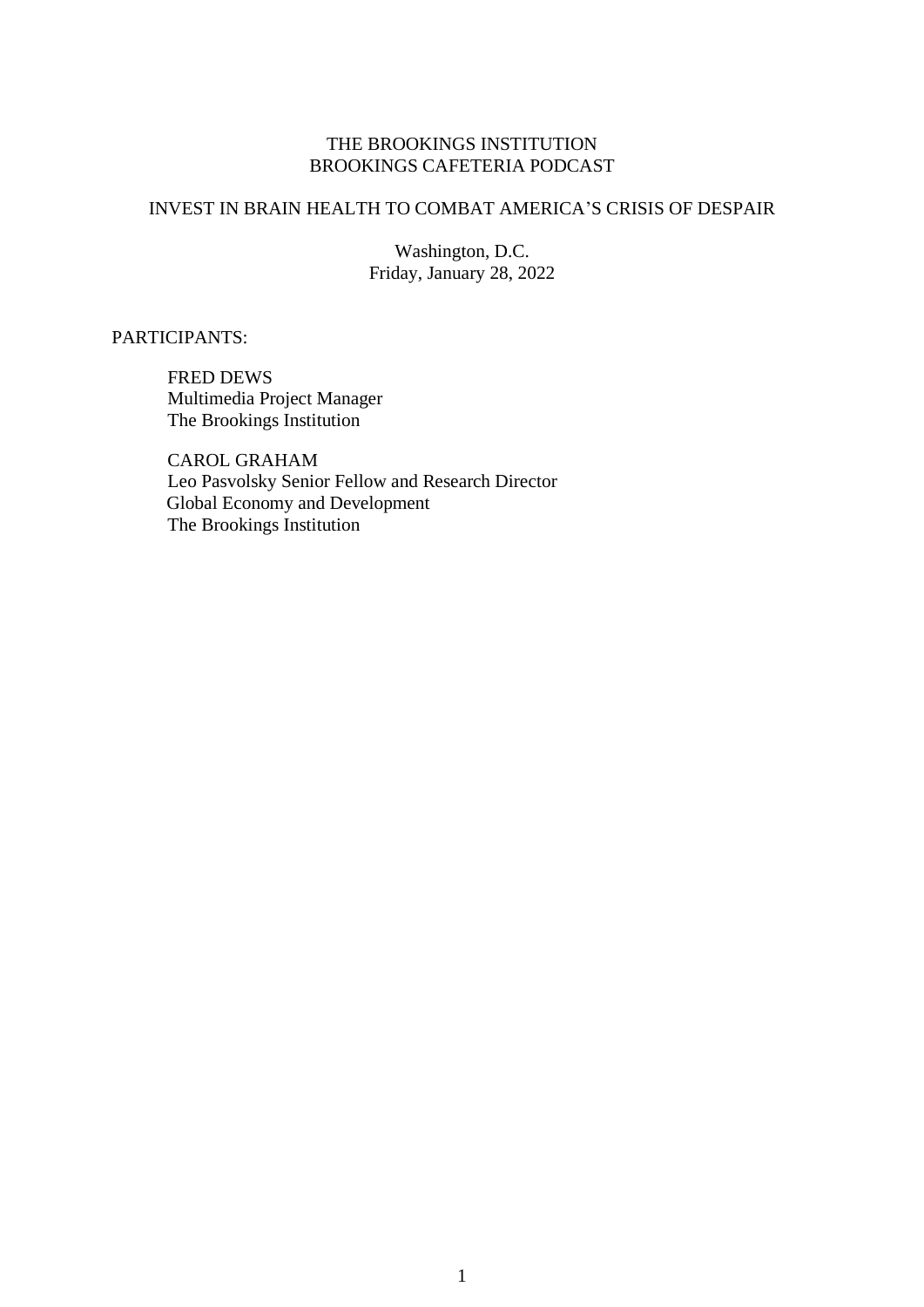DEWS: Welcome to the Brookings Cafeteria podcast about ideas and the experts who have them. I'm Fred Dews.

My guest today is Carol Graham, the Leo Pasvolsky Senior Fellow at Brookings, a College Park Professor at the University of Maryland, and a senior scientist at Gallup. She's an expert on a range of issues related to happiness, the economics of well-being, the crisis of despair, and more. She joins me today to talk about new research on brain health and its connection to the economy and health, and a new proposal for a White House Brain Capital Council.

But first, the Brookings Cafeteria is produced by the Brookings Podcast Network. Learn more at Brookings.edu/Podcasts and follow us on Twitter @PolicyPodcasts to get information about and links to our shows, including Dollars and Sense: The Brookings Trade Podcast, The Current, 17 Rooms, and Now Foresight Africa, a new podcast about Africa's dynamism and strategies for broadening the benefits of growth to all people of Africa. Here's the host of Foresight Africa Aloysius Ordu with more.

ORDU: Welcome to Foresight Africa, a podcast that celebrates Africa's dynamism and explores strategies for broadening the benefits of growth to all people of Africa. I'm your host, Aloysius Uche Ordu, senior fellow and director of the Africa Growth Initiative at the Brookings Institution.

I'm excited to be with you on this journey—a journey that will take us from Cape Town to Cairo; from Dakar to Lagos to Mombasa; as well as to the heart of Africa—DRC Congo.

In this podcast we will interview experts, and policymakers from the public sector, the private sector, civil society, and Africa's youths. We will talk about the key trends affecting people and the nations of the African continent.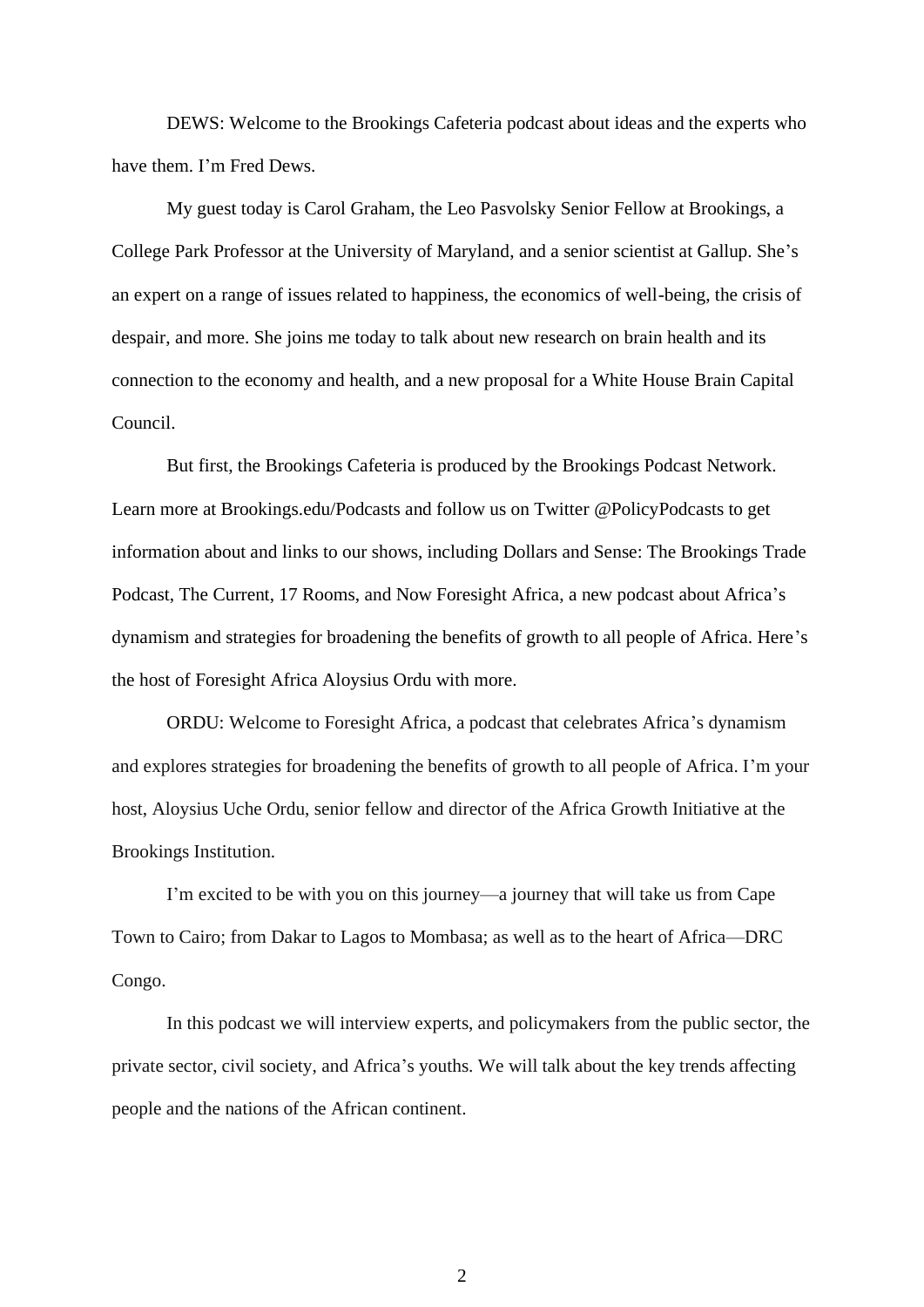I will encourage you to follow the Brookings Podcast Network @policypodcasts and visit us online at brookings.edu/ForesightAfricaPodcast.

DEWS: And now on with the interview, Carol, welcome back to the Brookings cafeteria.

GRAHAM: Thanks, Fred. Good to be on again.

DEWS: It's great to see you again. Let's start with your piece coauthored with Harris Eyre titled "Combating America's crisis of despair by investing in brains: A grand strategy to protect and build our brain infrastructure." It's on our website, Brookings.edu. Can you talk about first what's the big picture context of what you call the crisis of despair?

GRAHAM: Well, the big picture context is essentially the decline of low-skill jobs and, in particular, the decline of the white working class. Minorities have traditionally been able to multitask more, or have had to do different things to survive and somehow have adapted and are more adaptable to economic changes. But the blue collar white working class has faced hits beginning with the late 1970s with the decline of manufacturing. And actually, we find that optimism started to fall in the late 1970s among less that college educated white men, two decades before the depths of despair started.

Now we have a full blown crisis of despair. Throw in declining jobs, declining communities, a sort of lack of purpose and lack of narrative in life as the working class narrative disintegrated. And unfortunately with the narrative and with the jobs went the marriages, went the civic life, went the communities. And then throw in opioids. So you have a huge crisis that isn't only opioids, it certainly exacerbated. It isn't driven by the producers of opioids, but they helped exacerbate it. I think it's such a multifaceted, perfect storm kind of problem.

Before COVID hit, we had about 70 to 80 thousand deaths of despair per year suicides, drug overdose, and alcohol poisoning, as well as reasons of preventable deaths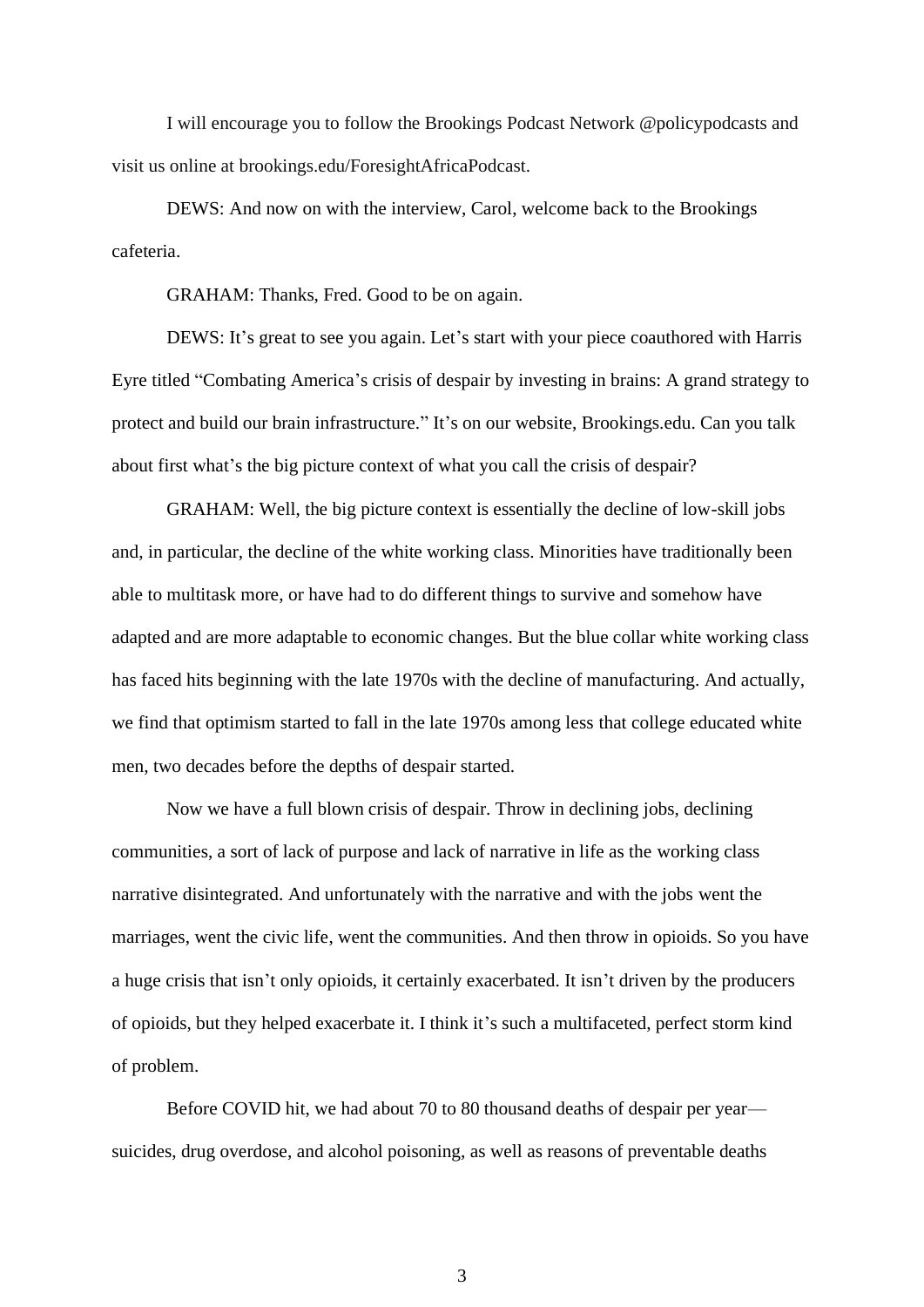among middle-aged, less than college educated whites in particular. With COVID, the overdose numbers grew from about 70,000 to 93,000; the preliminary 2020 data and other data we've looked at suggests that. At the same time, suicides fell. So it's sort of a substitution effect, let's say. But we still have a very high level of preventable deaths every year, a million deaths since about 2005 of preventable middle aged deaths.

The other change with COVID is you started to see overdoses spread to minorities in a way that they hadn't dominated the numbers. They don't really dominate the numbers, but their rate of increase in 2020 was higher than whites. They still haven't reached the level of whites, but we do see a change, and the change is worrisome. It's in part due to fentanyl, very lethal drug, which I'm sure you've heard of, which is very unpredictable and particularly lethal. We don't really know what overdoses are intentional and which or not, they're not recorded very well. There's a chance there was, as I mentioned, substitution effect. Instead of committing suicide by other means, people committed suicide by overdose.

And then the other change, of course, is that the minority communities were hit much more by COVID deaths, COVID incidents, than more white communities. That number has shifted a bit back, so poor rural communities, poor white communities have also been hit. But in the end, the death rate has been higher for minorities from COVID, not from overdose, and so that anxiety produced problems.

And then the last trend that is new and also very worrisome is a suicide among educated minority teens. I think that's very different, has different causes. And in fact, it may be glass ceiling effects, because we still find higher levels of optimism among minorities and in particular African Americans compared to whites, and particularly at the low income level. So the gap is greatest at the low income level. That may be changing somewhat among more educated minority teens who may be worried about their job opportunities, who may be worried about much more explicit racism, who knows. So that's the big overlay.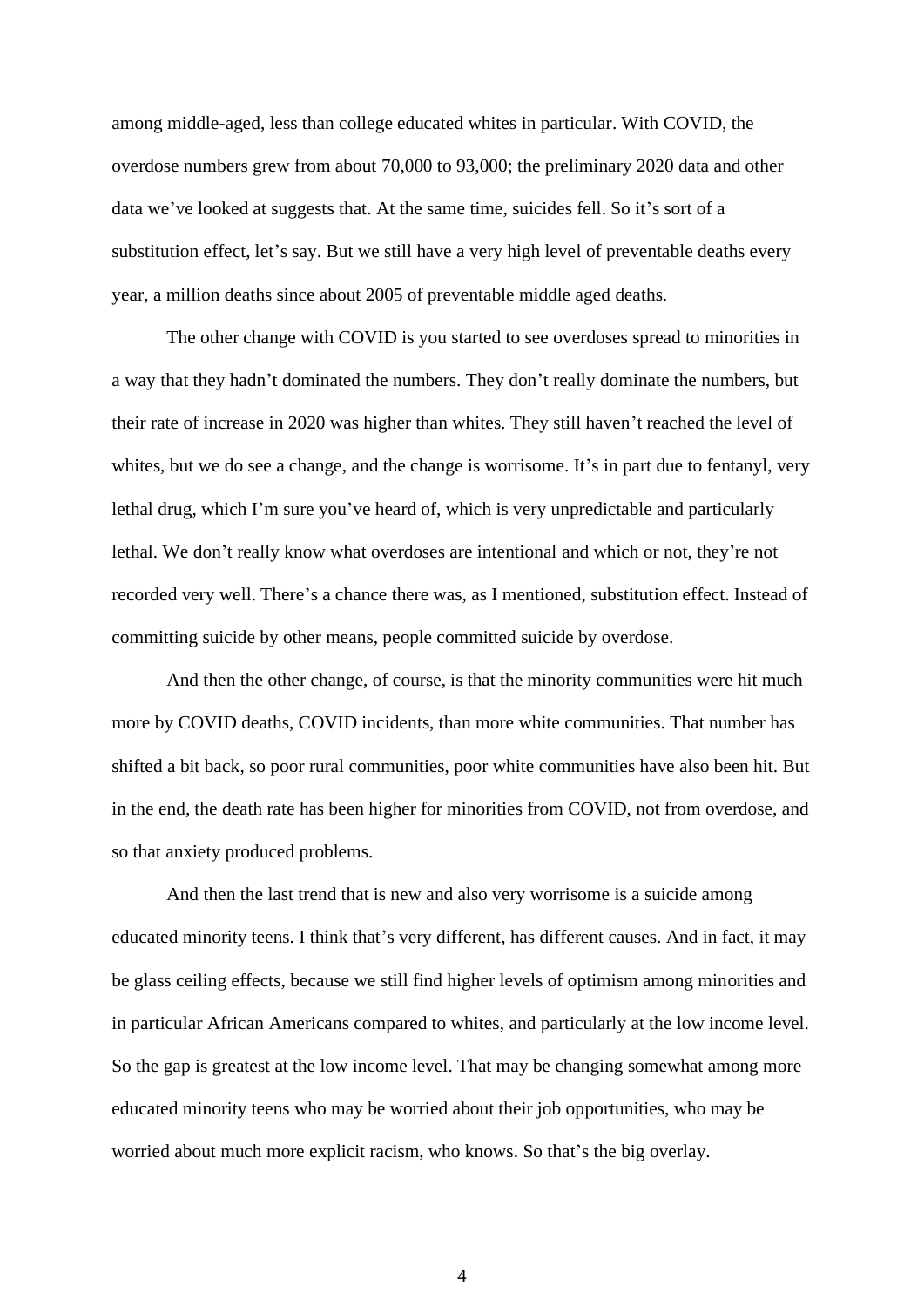DEWS: In the piece you write that brain challenges are jeopardizing our communities. And you just laid out a lot of data on some of the specific harms that are occurring in communities and individuals. Talk about how these brain challenges are jeopardizing the communities.

GRAHAM: So, on the one hand, it's very related to the same problems, that jobs require very different skills. In today's and certainly in tomorrow's labor markets, our youth are not prepared for them. Certainly, our high school youth who go to top universities are prepared, they can shift and do whatever. But low skill, low income kids who only get high school education are not going to make it in tomorrow's labor market. And unfortunately, the pattern seems to be a lower belief in higher education among uneducated whites than among minorities who still see education as a path forward. And I find this, and it exists in the large N data attitude surveys. If you talk to heads of HBCUs and other universities, it's very weird—at the low income level, minorities still have more belief in higher education than whites.

I've been doing surveys of low income minorities in Missouri, sort of the heartland of the country, and I find that the students, the African American students, conditional on grad school are more likely to pursue college and are more likely to have a parent or grandparent that supports them than the white kids. And in fact, one of the most worrisome things in my surveys—now these are qualitative, not large N data, but smaller scale surveys—is that the white kids report that their parents do not want them to pursue college. They just don't support more education than high school. So, in the end, their dreams for the future, if they have any, are very much curtailed at high school. And that just doesn't bode well for the future.

DEWS: So, talk about how all of these what you call brain challenges are examples of brain health.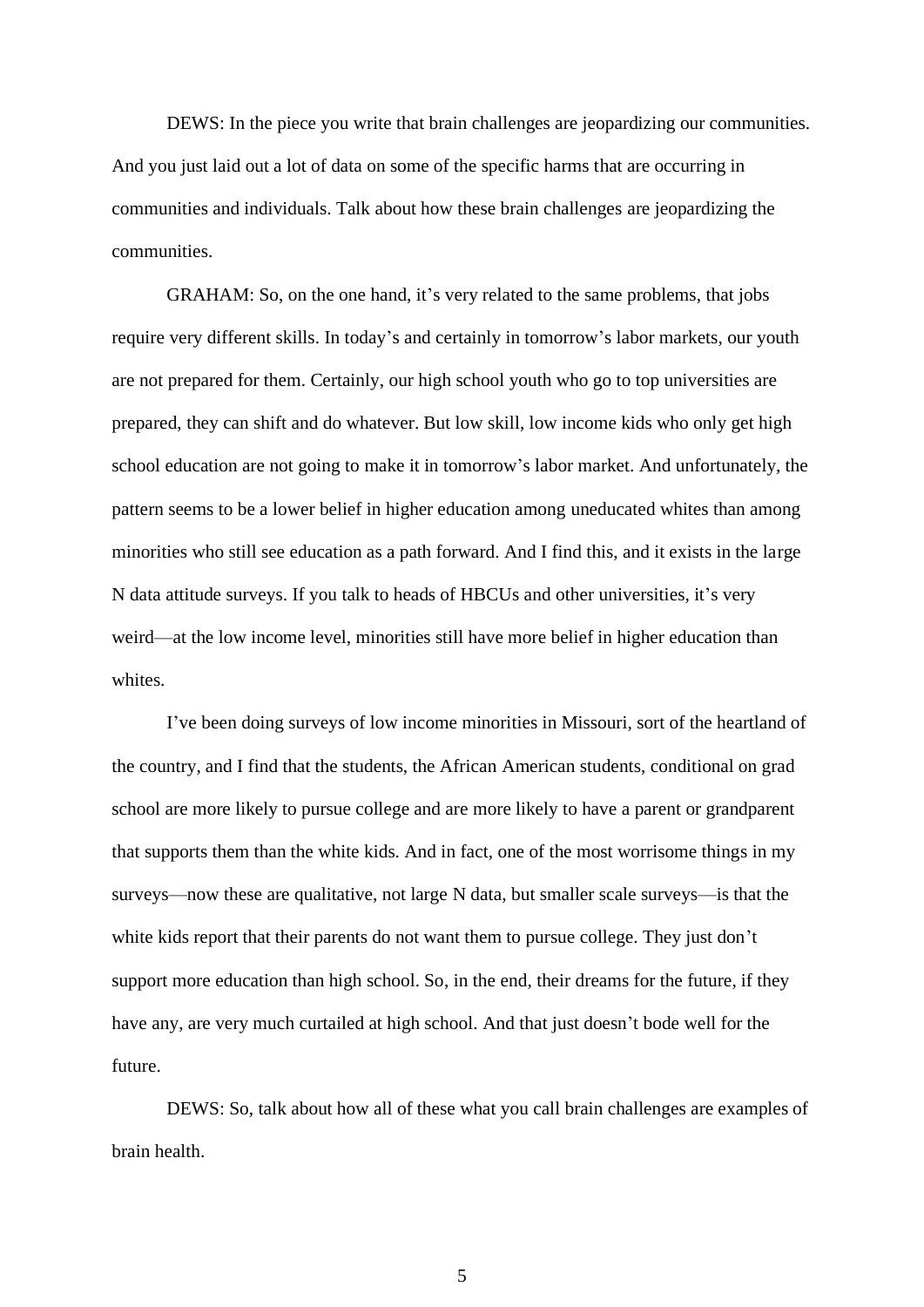GRAHAM: Right. So this one side of the coin is talking about investing in new skills, in socio-emotional skills, the kinds of skills that will be more and more valued in tomorrow's labor market, the kinds of skills that high schools don't necessarily impart. There's very much focus on mechanical education, but there isn't things like debating teams or other kinds of civic and social skills. Socio-emotional skills aren't really taught very much or very well. There are also technical skills that can help people survive in tomorrow's labor market. They don't need a college education, but they do need a skill set that is marketable and feasible unless they want to drive Ubers for the rest of their lives. Unfortunately, the stable, low-skill jobs with today's skill set are disappearing very quickly.

And so part of the story is what brain capital suggests—investing in brain skills. Right? Different skills that people don't get usually in traditional schools, or at least they need a year or two after high school to do some kind of training. The other is brain health, and that's the whole life course, both concern and approach, which is that, one, as population ages, you've got a lot more dementia and Alzheimer's coming up. Can we do anything to prevent it? It turns out we can, but we don't do very much of it. And at the younger end of the scale, you have a lot of uncertainty among youth about their futures. You also have things like social media, which is, you know, flooding young people with all kinds of information contributing to things like ADHD or other kinds of diseases. So the idea behind the initiative is we need to prioritize mental health but also mental well-being as part of our approach going forward as a society, because brain skills and brain health are going to be increasingly necessary in tomorrow's economy.

And if we're seeing a huge decline in manual jobs, the opening for jobs is in high skill, high tech service sector jobs. And we don't train people very well for those. And we certainly don't in sort of traditional public high school curriculums.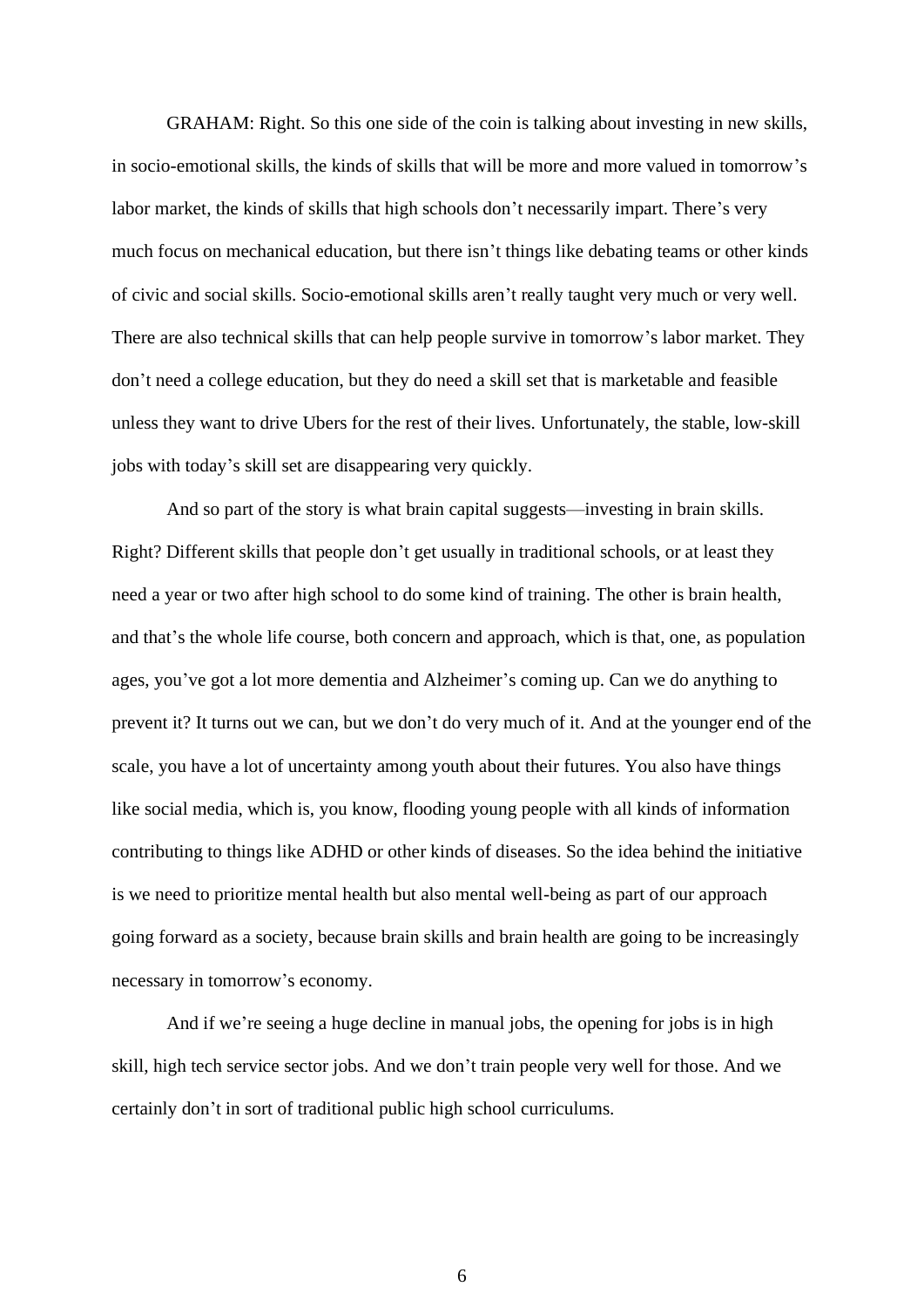DEWS: I do want to get to the specifics of the Brain Council proposal here in a minute, but first, Carol, I want to ask, is there a negative feedback loop happening here? I mean, the more brain challenges negatively impact individual and collective social and economic productivity that creates the conditions that make these brain challenges worse. And on and on it goes.

GRAHAM: Right. I mean, you get things like floods of fake news and floods of information and it's too much for us to compute without some sort of prioritizing system. And you do that to young brains, and they're just not ready for it. Right? They don't know how to separate the junk from the good information. And we all know that our news has become increasingly polarized, fragmented, and not really focused on the truth. Obviously, Jonathan Rauch can speak better to that than I can in his book and does in his book *The Constitution of Knowledge*. But there's sort of a flood of information that comes both from tablets and phones and everything that just overwhelms your computing ability, to a flood of information that has to do with where we're going with polarization, with kind of civic distrust, and it's exacerbating it for sure.

And what neuroscientists find—and I'm hardly a neuroscientist, I'm a dumb economist—but what neuroscientists find is when people are in despair and they don't have a narrative for living, in fact, they don't really care. One of the definitions of despair is that you kind of don't care if you live or die, you stop having a vision of your own future. That kind of mental condition, because it is a poor mental health condition, makes people very vulnerable to things like conspiracy theories. You're sort of lonely and desperate, and some group asked you to join it, and it gives you a sense of something that you have lost. And it turns out that the brain is actually wired that way. That's what neuroscientists emphasize.

And so that there is a mental health component to this story. There is a skills component, investing in brain skills. And there's also a national security component, which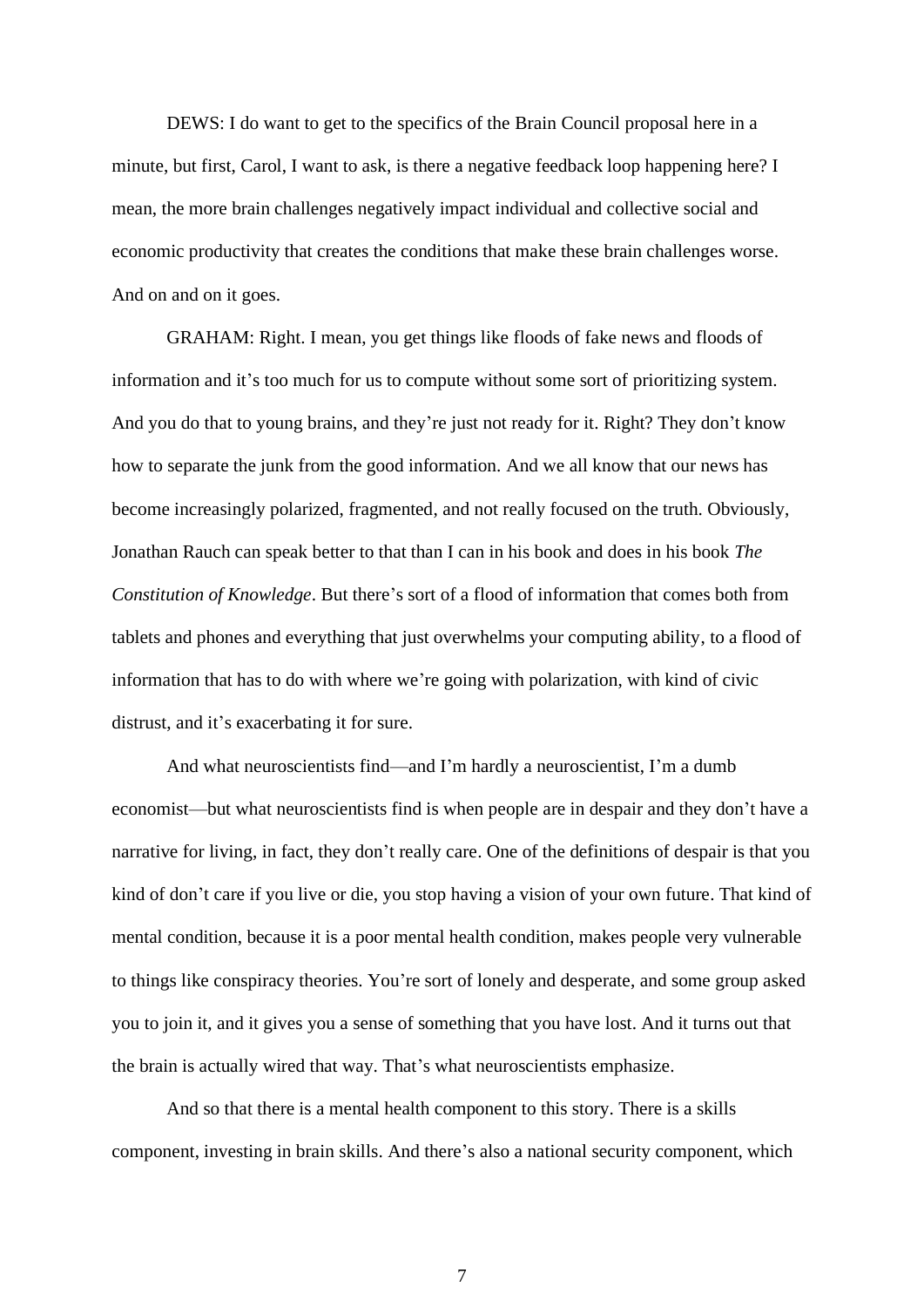has to do with the fact that if you have large percentages of your population in despair, in some sort of desperate straits, they're very vulnerable both to political extremism and conspiracy theories, and we're seeing it. We're seeing it every day, whether it's in horrible shootings or whether it's in the January 6th insurrection or whatever it is, the situation is riling people up to behaviors that are really harmful to our society and democracy.

DEWS: Just a quick aside, Carol, I have to take issue with your characterization of yourself as a "dumb economist." When I used to give talks about how to interview an expert, I used my preparation to my interview with you on happiness economics and the different kinds of happiness that you have defined and observed. So I'll just set that out there. But actually that segues into this next question—

GRAHAM: —well that's very nice, Fred. Thank you.

DEWS: You're welcome. You are an economist. You're not a neuroscientist. But one of the interesting things about this new proposal and this post that we're talking about now is the way that you have come together with some other people who I think are neuroscientists or medical doctors—

GRAHAM: —Very much so, yes.

DEWS: And you write that "brain function and the myriad of conditions that influence it are rarely considered in current economic or public policy approaches." Can you discuss that collaboration?

GRAHAM: So, it's very new and very out of the box. You know, I'm an economist that works on happiness, so I tend to go in that direction with my research. And I'm very lucky to have met my coauthor, Harris Eyer in the work I started on despair and economic recovery, in which he really introduced the neuroscientist's perspective on it, and the national security links that it had. He started the Brain Capital Initiative, and I got very involved in it both because it has an economics component and it has an economics working group, which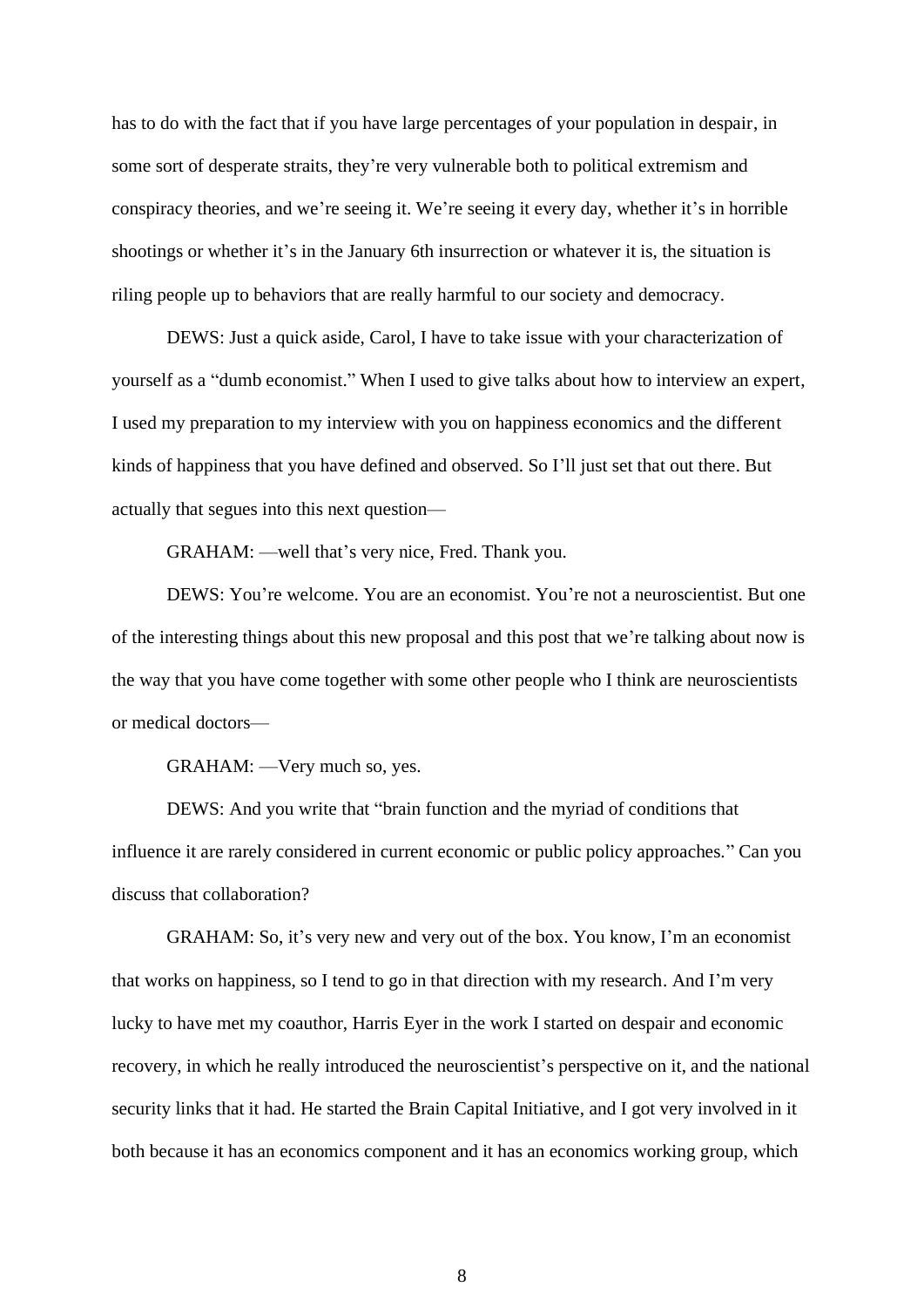I'm involved in, but also because of the very obvious implications it has for our future and for our future economy, as well as public health. Right? That they're increasingly linked. And again, back to the point that the brain skills are very much part of what we need as we think about the future of work.

We don't have any great solutions, but we know the kinds of skills that are going to be valued in the future. We don't say the future of work is going to look just like this. As economists, we have some sense that it's going to change, that it's going to require different skills, and that the classic blue collar jobs are going to continue to disappear. We know that, we're in a world of driverless cars and everything else. And so it struck me as a wonderful way to put together both concerns about our deaths of despair, which are very much linked to not having a future, and our political problems, which are very much linked to not having a good future, and then blaming other people. It's easy if you're losing to blame somebody, we've seen that over history. And it's easy to blame outgroups or it's natural to blame outgroups that you think are replacing you.

So we very much have a problem on both those ends. The manifestations of the second one are more worrisome, but in a way, if we don't address the first issue and think about how larger numbers of people are going to survive in an economy which doesn't emphasize the skills they have, we have to think about the future and we have to think about the next generation—something I'm sort of obsessed with because I feel like if you think it's bad to have this generation in despair, it's going to be even worse if we have another generation in despair, both politically and public health-wise and deaths of despair-wise, it's not just going to go away. So I found the idea compelling, I think it's something we should start to think about. It's way out there. It's not what we normally think about in terms of policy, but yet maybe that's what we need right now. We need really novel and innovative solutions.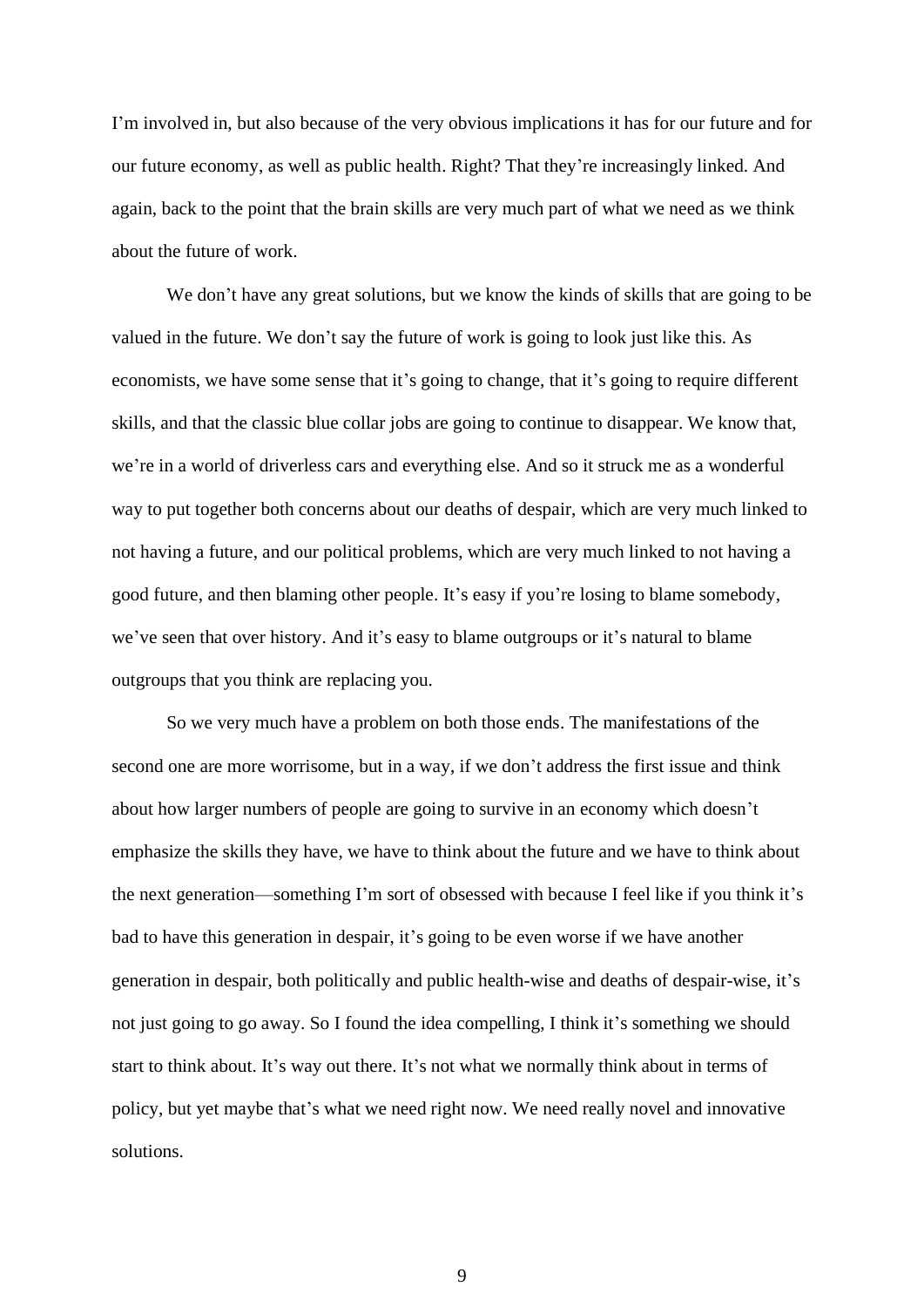And then on top of that, it links with the new approaches to deliver mental healthcare in different ways and to more people. Because, you know, it's very hard to get good mental health care in this society. And yet we have a mental healthcare and mental health crisis. I mean, if deaths of despair aren't one, I don't know what one is. Right? If a hundred thousand people almost a year are dying from killing themselves, we have a mental health crisis.

So, you know, you add all of them together and it provides a very nice umbrella for addressing the problem in a positive, future oriented sense and in a care sense, you know, and then in a preventive sense, preventing the crisis from getting worse. And again, it very much links with my work on dealing with our social crisis of despair as part of economic recovery.

DEWS: And you say the proposal is new, it might be out there, but I'm thinking now in terms of what Robert Brookings, the founder of our institution, wrote decades and decades and decades ago that he liked to look into the dark and see the shape of things to be. So it's very forward looking, very agenda setting. So, Carol, let's talk about this Brain Capital Council idea that you and Harris Eyer and many others have put forward. It's again on our website and I'll put it in the show notes. What is the Brain Capital Council?

GRAHAM: The idea is that like the Task Force on Despair and Economic Recovery that we recommended in our July report on despair and economic recovery, that these are the kinds of cross-cutting issues that you can't put in silos. They don't get fixed in silos. But you also need to push them up the political priority. Right? They're the kinds of issues that aren't usually political priorities because they're unusual and they require not just interagency cooperation, which they do, but also some sort of public push, which is nothing like a White House organized effort to do that. What it really looks like it doesn't matter, it doesn't need to cost a lot of money. It needs to coordinate ongoing efforts and to emphasize their importance and then pull together the siloed efforts to work together.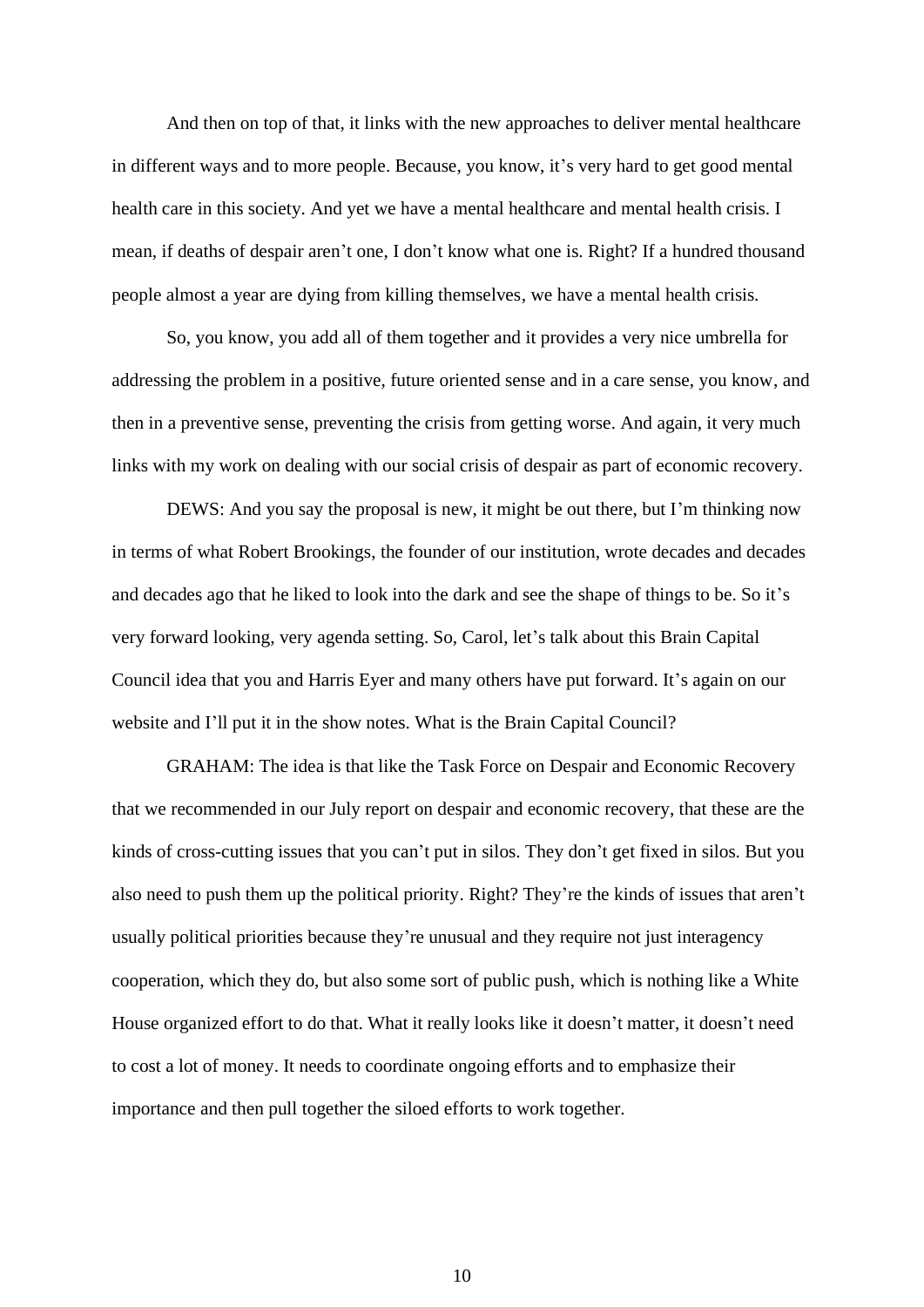And so I think part of the purpose of the paper is exactly that, that neuroscientists work on different parts of the brain and different brain problems, but they rarely think in terms of overall policy, overall economic policy. You got to be kidding, right? And yet we're seeing these big, strong linkages. And then, the drug control people don't think about drug control in the sense of mental health, really. I mean, they think about prevention, that's what they're supposed to do. But yet if you think about the two sides of the story, if you help people who are going to be addicted not be addicted, you're going to help solve the root of the problem.

And so in the same way, thinking about the future of our economy very linked to the future of our cognitive skills, and therefore the brain, it starts to come together. And it comes together in a way that pulls together some of the highest levels of science to deal with the problems of people who are uneducated. And I think that's kind of what we need. You know, how do you train people for the future when you don't know, as Robert Somers Brookings said, what the future looks like, right? But yet you want to be prepared, and that's a classic Brookings thing, to be ahead of the of the current policy agenda and to think sort of what it should look like in the future. So I was late on to the brain capital idea. Harris definitely founded it, but I'm very much behind it. And I hope we can get make some progress. Will we have a White House council? I don't know, I doubt it. But it doesn't matter, right? We're trying to get the issue out there.

DEWS: I'll note that the report also, it goes through a lot of very specific White House councils and how brain capital relates to those, like the Council of Economic Advisers, the Domestic Policy Council, Gender Policy Council, the National Security Council—you referenced national security earlier—Office of National Drug Control Policy that you mentioned, Office of the U.S. Trade Representative, Carol, do any other governments around the world have something like this? I know some governments do have consideration built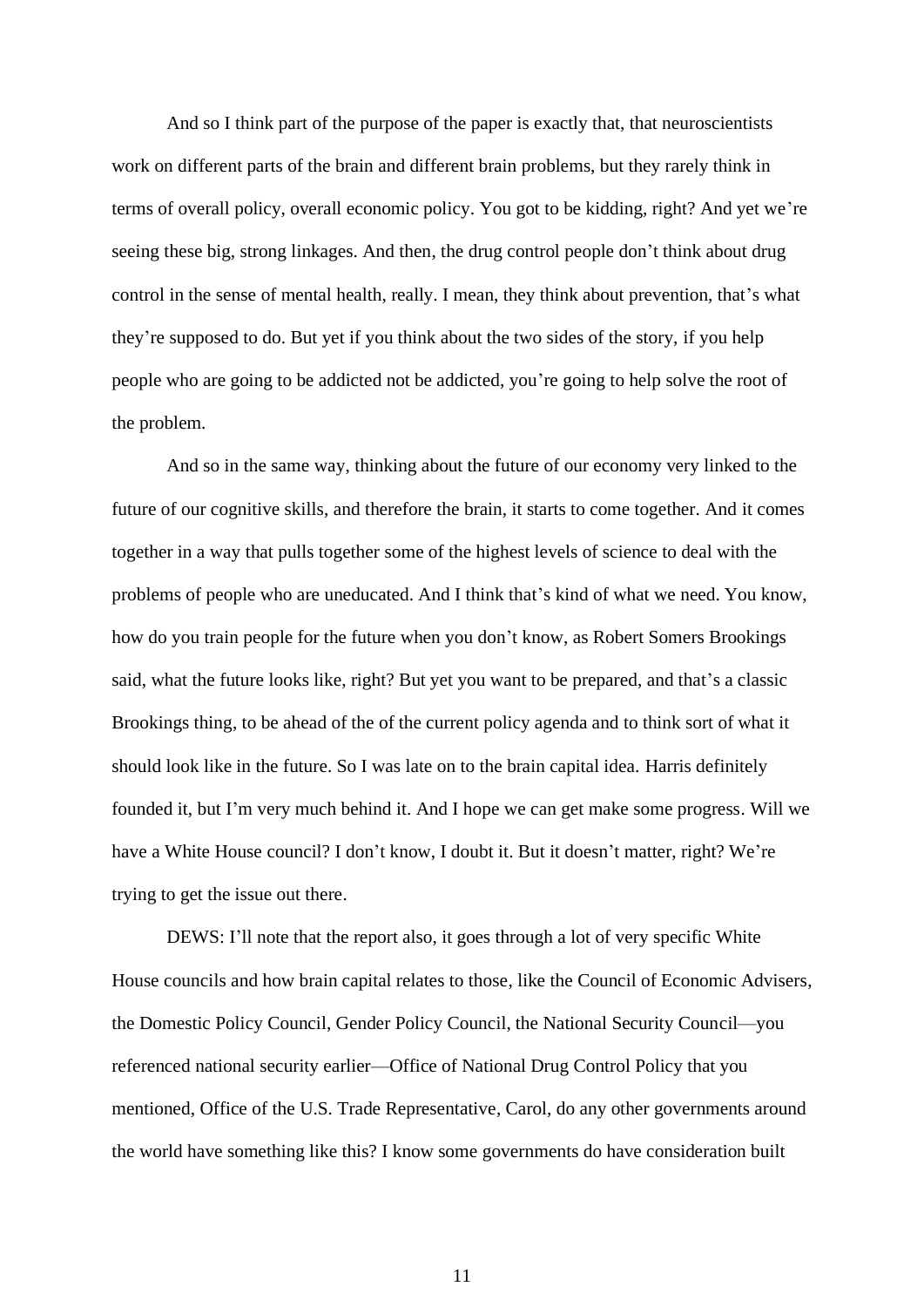into the highest levels of their government issues of happiness and measures of happiness. But what about something like brain capital?

GRAHAM: Well, I see them as very linked. I mean, I think if you're going to emphasize well-being, that's a great umbrella to combine sort of brain skills and brain health because part of well-being is not just dealing with bad mental health, but it's improving wellbeing. Right? And improving people's lives in general. And part of that is dealing with mental health. Part of that is going beyond just dealing with it and trying to make the whole greater than the sum of its parts, and then society's prosperity is not just about money, but about people's well-being. And that very much focuses on their mental well-being.

So there are a number of governments, like the UK and now New Zealand, and Canada is starting to really emphasize well-being as its main policy priorities as a way to even organize budgets. It doesn't mean we throw out GNP, it doesn't mean we throw out economic activity. It's just that we take into account what we count as counting towards or not well-being to society's well-being, as well as to productivity. And the two go together well. People who are healthier and have higher levels of well-being are more productive. I mean, the short version is happier people are more productive. So that's a good thing.

But then the brain capital initiative comes out of an OECD-inspired neuroscience policy initiative. So it it's getting attention in many countries—the French are taking it on, I think, quite seriously. It will probably take different forms in different countries. I'm really glad the OECD is taking it on because in the same way that they provided guidelines for measuring well-being, they can make this a more international kind of effort. It's sort of the economic United Nations, the OECD. So I think that's a good start.

The U.S. tends to go to its own tune and bang its own drum. So we don't tend to follow these international efforts. I mean, we're finally measuring well-being now. I'm really happy to see that, although sort of for the wrong reasons, just because of fear of mental health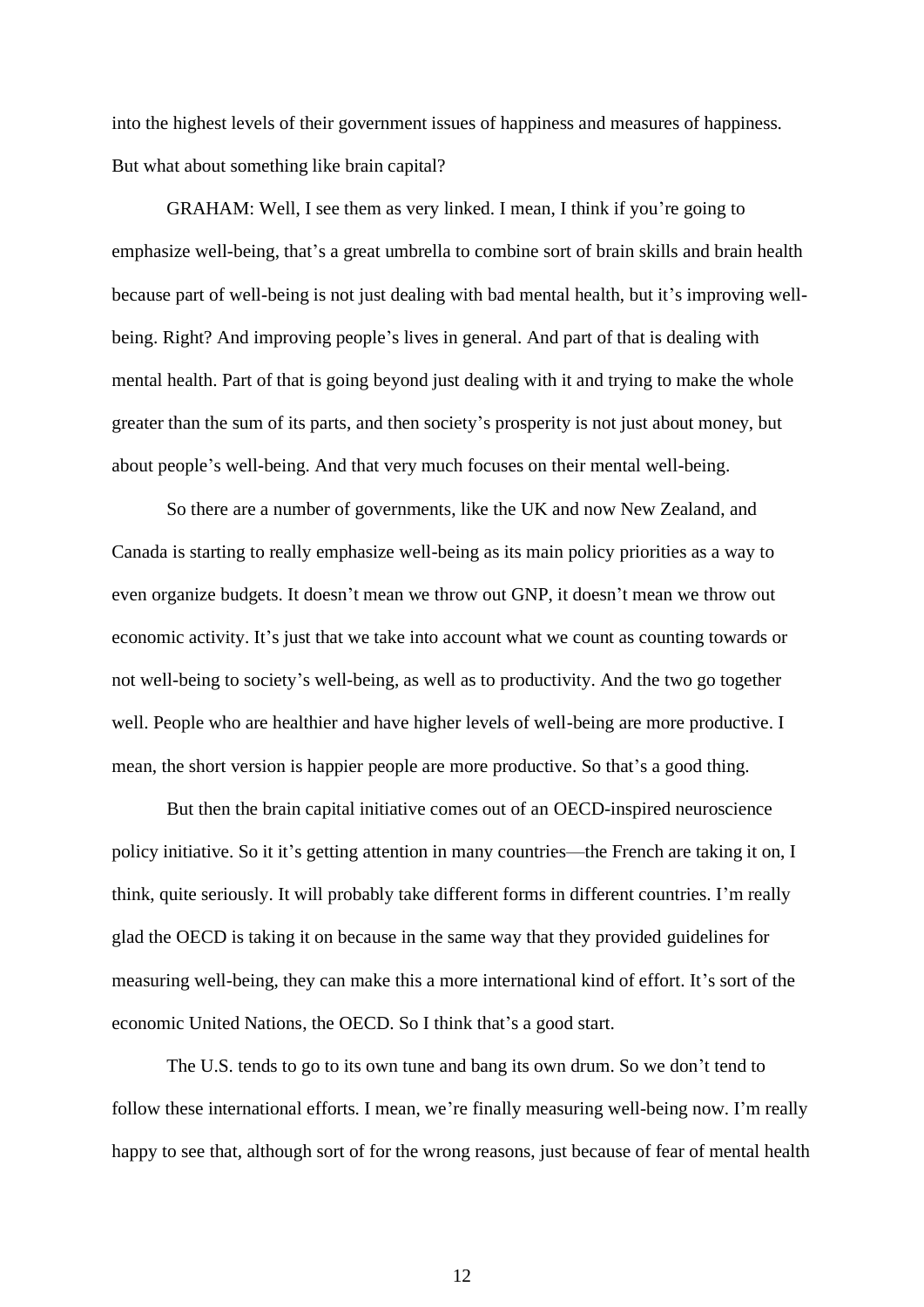crisis during COVID. So many official agencies are finally starting to include measures of well-being in their official statistics: the Fed, the CDC, the Bureau of Labor Statistics, HHS, Census pulse. But they still don't follow the OECD guidelines. So they lost all of the year 2020 by collecting only anxiety and depression measures and not collecting positive wellbeing. So they told half the story, that people got more anxious and depressed, and we know that and we see the numbers. Their estimates vary. But they also didn't measure the fact that life satisfaction, which dropped during the lockdowns recouped and people kind of recalibrated and began to adjust to a new, if not fun, way of living. And that there are lessons from that positive side that can help address the negative side. And we lost half the story.

But that said, we started down this path at least of collecting the measures. I've been commenting on them theoretically they're going to be in the 2021data in some of the surveys. I don't know for sure, but eventually we'll come around. But we do tend to do things on our own. So in the sense that it be an OCD kind of effort, and it's probably still good to think about it separately in the U.S., right, let's see if people get into this or buy into this idea here.

DEWS: Well, they should read the Brain Capital Council proposal on our website and also Google "brain capital." There's a lot of information about that on online, Carol. Just looking ahead, thinking about your kind of general overall body of research, how does this proposal on brain health fit within your overall focus on happiness and well-being? I mean, to ask, what are you going to be working on next?

GRAHAM: Gosh, I wish I knew. I'm trying to finish, desperately, a book on hope and despair. So I have a couple more weeks to go, I think, and I'll be done—for Princeton Press. And part of the questions that are therein that aren't answered are how do we restore hope among populations where it's been lost? Do we know how to do that? We don't, really. We do have some interventions to look at that have pulled people out of isolation and out of depression and into communities. And that's a good start, and I certainly describe some of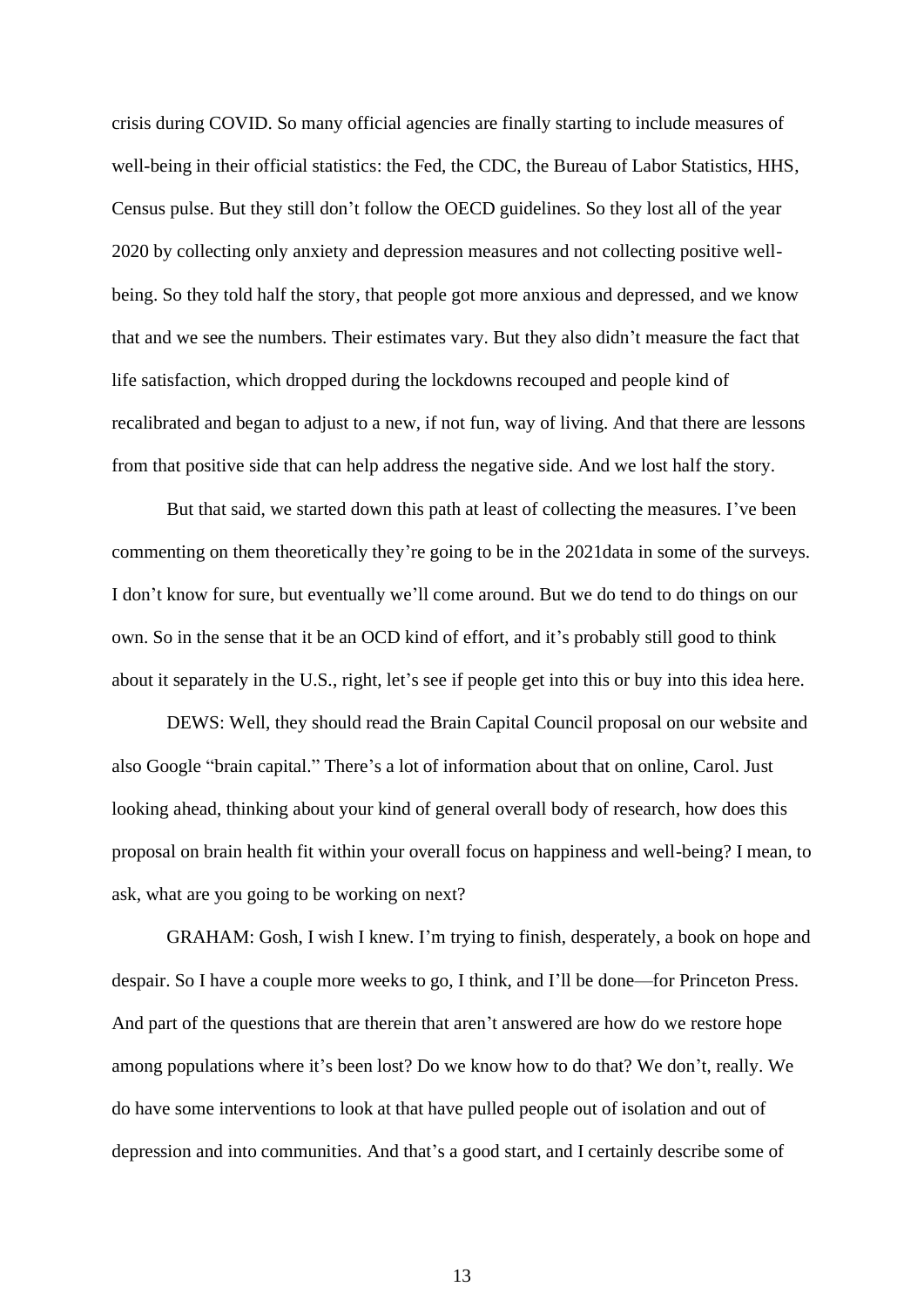those efforts. But how do we go beyond that? And how do we get the next generation to have hope in its future?

And part of that story, part of it is in the well-being metrics and the wellbeing interventions. And I'm telling that story and I want to push further and see if we can advance our knowledge in that direction. But part of it is having available tools, and available tools are having the tools to train the next generation to have a future. And I'm not sure we have all those tools yet. We know kind of what the socio-emotional skills we think people should acquire, but we haven't rethought, like, the future of education. I don't think we have any obvious solutions on how do we deal with the education gaps. There's a lot of literature out there, you know, about gaps in education and gaps in achievement and all sorts of other things, but it's with very traditional metrics and in traditional measures of education. But how do we measure? Because if you don't measure things it's very hard to advance from how do we measure and then advance the availability of the new kinds of skills that we think youth will need.

And so I think key to advancing well-being, which I hope will not drop as a priority, is going to be thinking a lot about how the next generation trains and the kind of skills and tools they will need to survive in the labor force of the future. And then also the kinds of skills and tools we will need as societies to navigate a high-tech with still COVID-kinds of diseases world. It has changed, and I don't think it's just going to switch back.

DEWS : Well, Carol, whenever I speak with you on this program, I always learn some pretty scary things about the state of society in terms of all the data that you talk about. But there's always a hope that you bring in the kind of research and data and collaborations that you're engaged in that we can find the right kinds of solutions to solve these problems. So thank you for that. Thank you for your work in this.